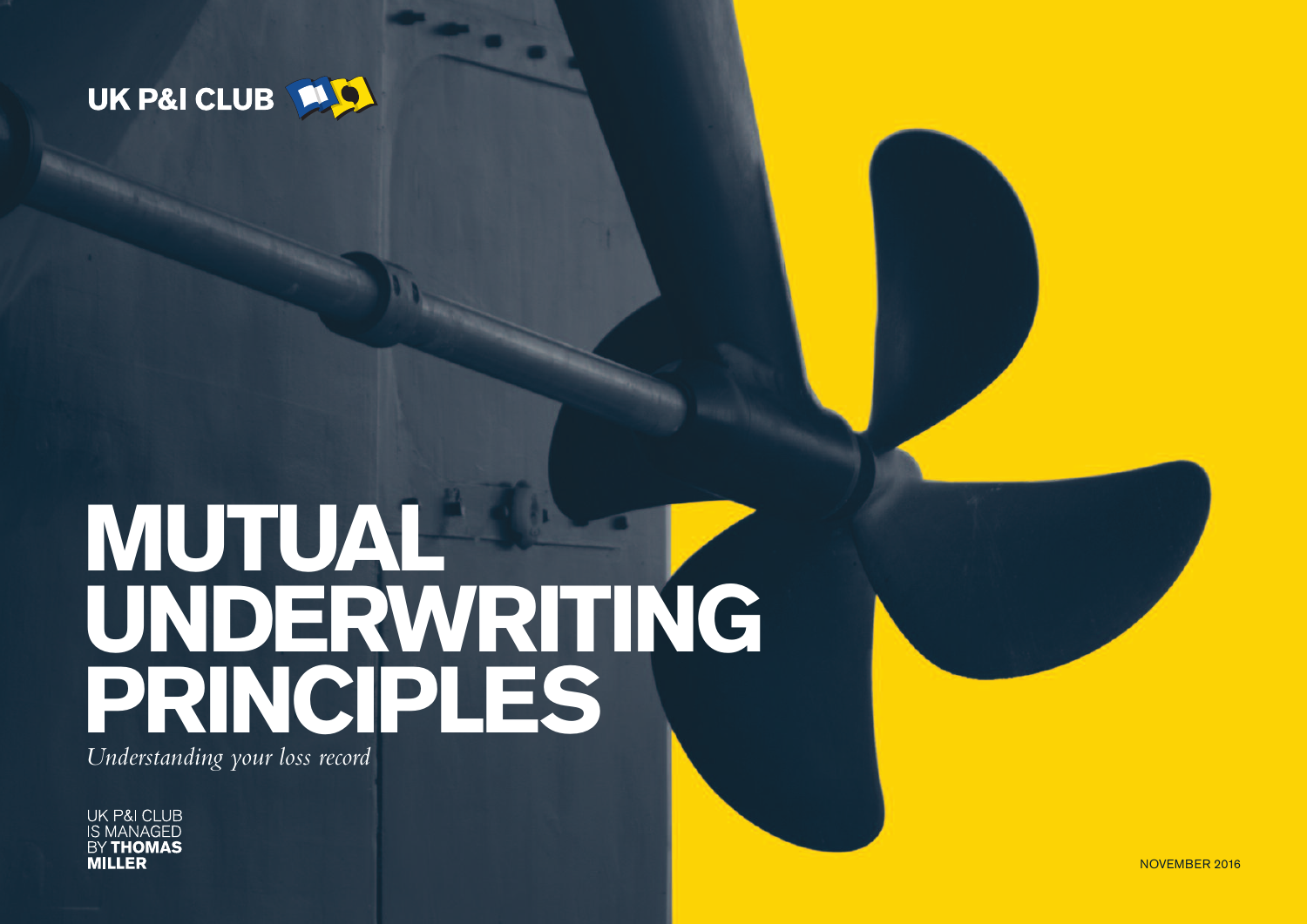## **FAIR AND SUSTAINABLE PRICING**

We take a disciplined approach to underwriting and risk selection, and the Club aims for a combined ratio of 100% over time.

The Club also targets Standard & Poor's A stable rating, and sustaining this level typically requires an AA capital level on the S&P rating model.

#### **Role of the Loss Record**

The loss record does not mechanically determine renewals but helps gauge the likely level of risk the Member brings to the Club the forthcoming year.

#### **Mutual Underwriting Principles**

- **1.** Each Member's premium should reflect the risk that Member brings to the Club for the forthcoming policy year.
- **2.** Over time, Member loss ratios should be no more than 100%.
- **3.** Premium requirements reflect the Member's past claims experience, deductible levels, general increase requirements set by the Board, reinsurance cost levels, Club-level experience with similar vessels or trades, and so on.
- **4.** The Managers work closely with brokers when appointed by Members, and understand their important role.
- **5.** The Board will review underwriting performance in detail each year.
- **6.** All Members should share the cost of large and less predictable claims, in particular, the cost of the Pool and Abatement Layer claims.
- **7.** Membership quality is important for the financial health of the Club.
- **8.** Documentation and loss records should be clear and quickly accessible, both in paper and online.

#### **Abatement of Claims**

Large claims are statistically infrequent, though can account for high values, and can affect any Member, regardless of trade or ship size. The Club may only incur a dozen claims in the range \$2.5-\$10 million annually but those claims can account for a significant portion of the total claims cost to the Club for an entire policy year.

Since 1992, the UK Club has operated an internal layer to collectively share the largest claims amongst all Members, known as the Abatement Layer.

For the 2017 policy year, the Club will continue to allocate a portion of each Member's premium towards claims of \$2.5-\$10 million (\$2 million prior to 2014). In turn, claims exceeding \$2.5 million are capped and do not appear on a Member's loss record or increase the loss ratio. The mechanism

operates to fairly share large and less predictable losses across the Membership of the Club. Where significant differences exist in claims affecting certain risks, the Club will reflect this in Abatement Layer contributions.

#### **Pool Costs**

As a party to the International Group, the Club enjoys high levels of reinsurance protection. at cost, via the International Group Pooling mechanism. For 2017 the Pool covered losses above \$10 million, plus the Group's captive Hydra retains risk. The International Group publishes the structure of the Pool and reinsurance contracts, for Member information, see www.igpandi.org. The Club must set aside sufficient premium for the projected likely cost of contributions to the Pool, based on (a) estimates of the Club's Pooling contribution percentage (b) estimates of the total cost of all claims shared amongst the International Group and (c) factoring in any UK Club specific reinsurances.

#### **Group Excess of Loss Reinsurance Contract and Hydra**

The primary benefit of the International Group is Pooling and the collective purchase of reinsurance in excess of the Pool, as well as the costs of operating the Group's captive Hydra, which shares in a significant portion of the overall contractual arrangements. In common with all clubs in the International Group, Members are debited at the rates published on the International Group's website.

#### **Policy Documentation**

Members and brokers place significant value on prompt documentation of insurance contracts, and clarity about the scope of the cover. Members and their brokers have access to Certificates of Entry, Blue Cards, Debit Notes and other documents via the secure sections of the Club's website, and via the iPad app, iPandi.

Blue Cards and Undertakings available via iPandi include CLC, Nairobi, Wreck, Bunkers, Athens and in 2017 will include MLC certificates.

During renewal, the UK Club endeavours to issue all policy documentation within 24 hours after renewal is bound, and make the trade-critical documentation available online and via the Club app.

#### **For more information**

Specific questions about individual circumstances naturally arise, and owners and brokers are encouraged to contact the Underwriting Department: underwriting.ukclub@thomasmiller.com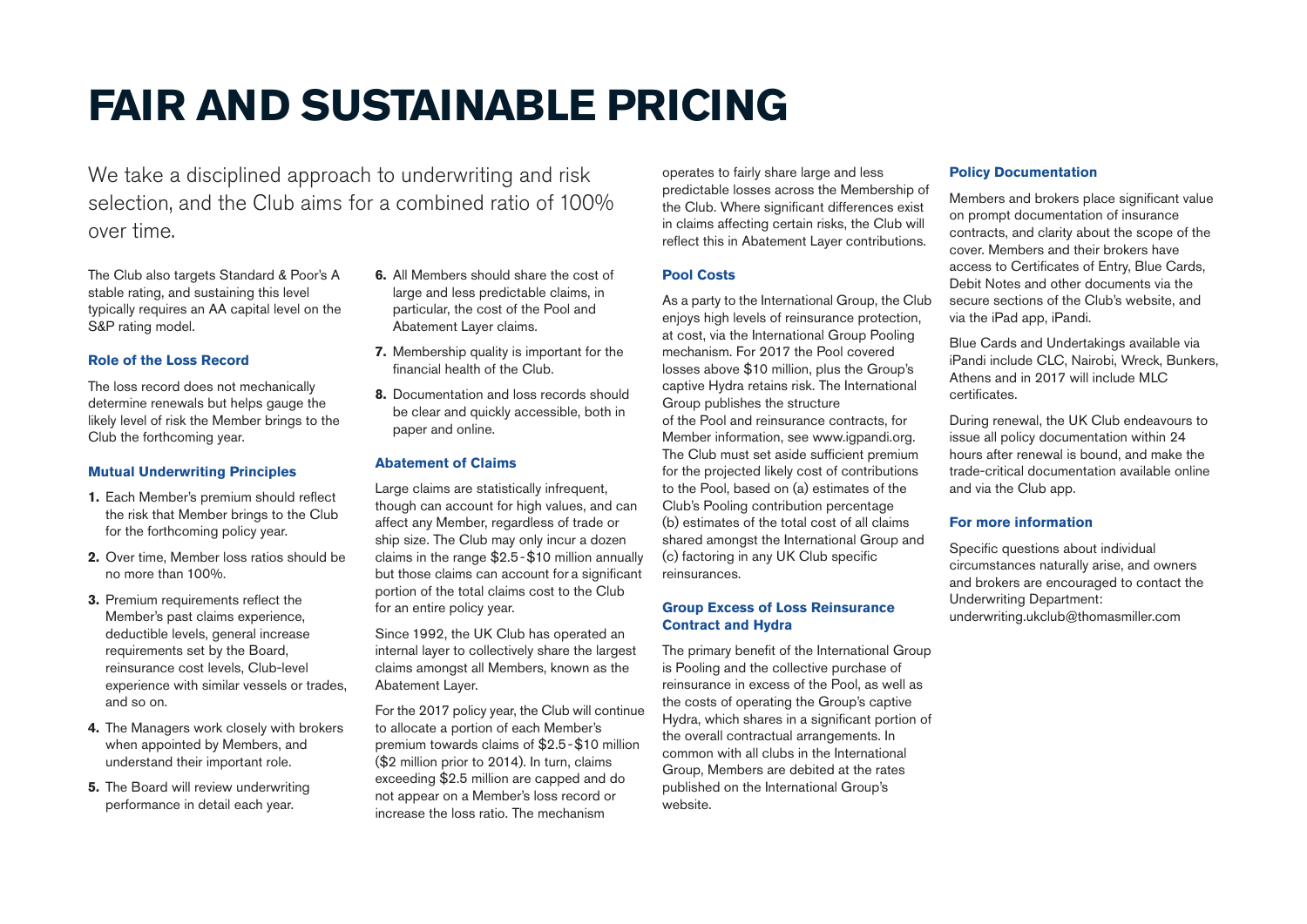

### **PREMIUM AND CLAIMS STATEMENT**

| <b>Policy</b><br><b>Year</b> | <b>Pro Rata</b><br><b>Entered Tons</b> | <b>Net</b><br><b>Premium</b> | <b>MP</b><br><b>Discount</b> | <b>Total</b><br><b>Premium</b> |    | <b>Paid</b><br><b>Claims</b> | <b>Estimated</b><br><b>Claims</b> | <b>Total</b><br><b>Claims</b> | <b>Claims Net of</b><br><b>Abatement</b> | <b>R/I and</b><br><b>Other Costs</b> | <b>Total</b><br><b>Outgoings</b> | <b>Surplus</b><br><b>Deficit</b> | Loss<br><b>Ratio %</b> |
|------------------------------|----------------------------------------|------------------------------|------------------------------|--------------------------------|----|------------------------------|-----------------------------------|-------------------------------|------------------------------------------|--------------------------------------|----------------------------------|----------------------------------|------------------------|
| 2010                         | 388.067                                | 2,247,593                    | $\overline{0}$               | 2,247,593                      | L. | 695,945                      | $\mathbf{0}$                      | 695,945                       | 695,945                                  | 1,105,627                            | 1,801,573                        | 446,020                          | 80.16                  |
| 2011                         | 342,215                                | 2,151,682                    | $-53,793$                    | 2,097,889                      | L. | 909,077                      | 5,000                             | 914,077                       | 914,077                                  | 1,008,296                            | 1,922,373                        | 175,516                          | 91.63                  |
| 2012                         | 445,680                                | 2,384,408                    | $\mathsf{O}$                 | 2,384,408                      |    | 12,114,414                   | 39,900                            | 12,154,314                    | 3,237,626                                | 1,159,897                            | 4,397,522                        | $-2,013,114$                     | 184.43                 |
| 2013                         | 625,820                                | 2,953,870                    | $\mathbf{0}$                 | 2,953,870                      |    | 754,101                      | 5,500                             | 759,601                       | 759,601                                  | 1,548,330                            | 2,307,932                        | 645,938                          | 78.13                  |
| 2014                         | 539,289                                | 2,697,805                    | $-52,218$                    | 2,645,587                      |    | 470,009                      | 175,402                           | 645,411                       | 645,411                                  | 1,363,495                            | 2,008,906                        | 636,681                          | 75.93                  |
| 2015                         | 524,242                                | 2,484,130                    | $-74,524$                    | 2,409,606                      |    | 269,195                      | 701,109                           | 970,304                       | 970,304                                  | 1,398,959                            | 2,369,263                        | 40,343                           | 98.33                  |
| 10 to 15                     |                                        | 14,919,488                   | $-180,535$                   | 14,738,953                     | L. | 15,212,741                   | 926,911                           | 16,139,652                    | 7,222,964                                | 7,584,604                            | 14,807,568                       | $-68,615$                        | 100.47                 |
| 2016                         | 524,242                                | 2,493,873                    | $\mathbf{0}$                 | 2,493,873                      |    | 223,422                      | 30,875                            | 254,297                       | 254,297                                  | 1,404,846                            | 1,659,144                        | 834,729                          | 66.53                  |

#### **DEFINITIONS**

#### **Dates**

All statements are dated because claims totals change.

#### **Policy Year**

Policy year information, not Club financial year. The current policy year appears separately as the year has not ended or matured. The standard record is six years, excluding the current, but for some risks, eight years is more appropriate.

#### **Pro Rata Entered Tons**

Tons on risk. Reduced to pro rata if a vessel was not on risk a full policy year.

#### **Net Premium**

The Mutual Premium paid to the Club, net of IPT, brokerage, insurance taxes, etc.

#### **Mutual Premium Discount**

Equivalent to a return of agreed premium.

#### **Total Premium**

Net Premium plus Supplementary Premium minus Mutual Premium Discounts and less any Laid Up Returns.

#### **Laid Up Returns**

'L' denotes Laid Up Returns of Premium included.

#### **Paid Claims**

Liability, costs and expenses actually paid for claims under the Rules.

#### **Estimated Claims**

The Club's estimate on a most likely financial outcome basis of the cost to resolve notified claims.

#### **Total Claims**

Paid Claims plus Estimated Claims before Abatement.

#### **Claims Net of Abatement**

Claims below US\$ 2.5 million (US\$ 2.0 million prior to 2014) are the Member's retained Claims. Losses greater than \$2.5 million are removed from the loss ratio calculation. Members may abate multiple claims.

#### **R/I and Other Costs**

International Group reinsurance (R/I) costs including Hydra, plus internal actuarial allocations

for the Pool, Incurred but not Reported (IBNR) and Abatement Layer costs. Costs are fixed and not retroactively adjusted. Management costs are not included.

#### **Total Outgoings**

The sum of claims net of claims Abatement plus R/I and Other Costs.

#### **Surplus/Deficit**

Total premium less total outgoings.

#### **Loss Ratio**

Ratio of Total Outgoings against Total Premium, indicating whether the Total Premium has covered Total Outgoings. Loss ratios should not exceed 100%.